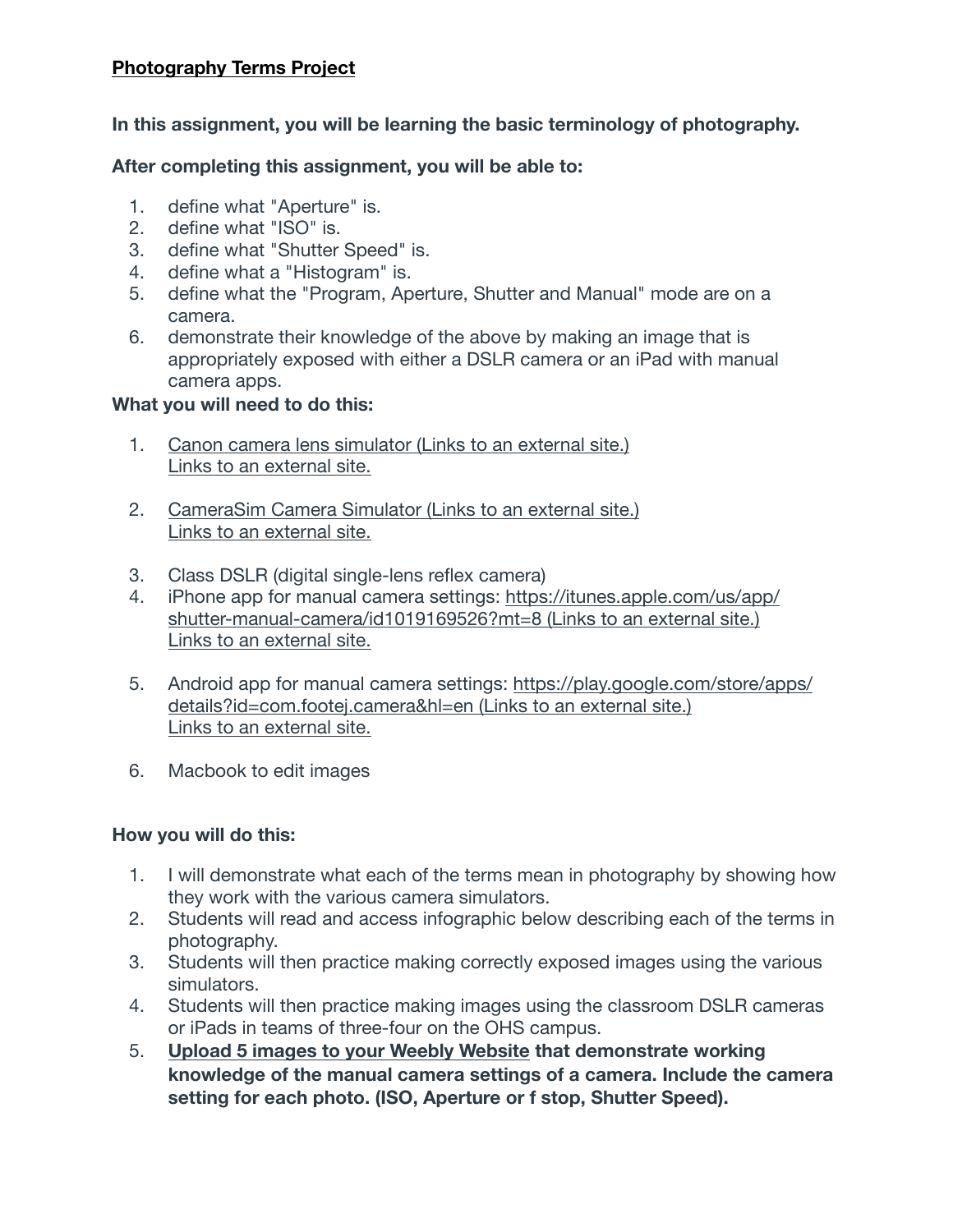## **Photography Terms Project**

6. Place the URL of your Weebly Website page that has the images on it under **Submit Assignment** here.

[Try watching this video on www.youtube.com](http://www.youtube.com/watch?v=3eVjUrY9a9c)

[Try watching this video on www.youtube.com](http://www.youtube.com/watch?v=Dt6AvJ7WZSI).